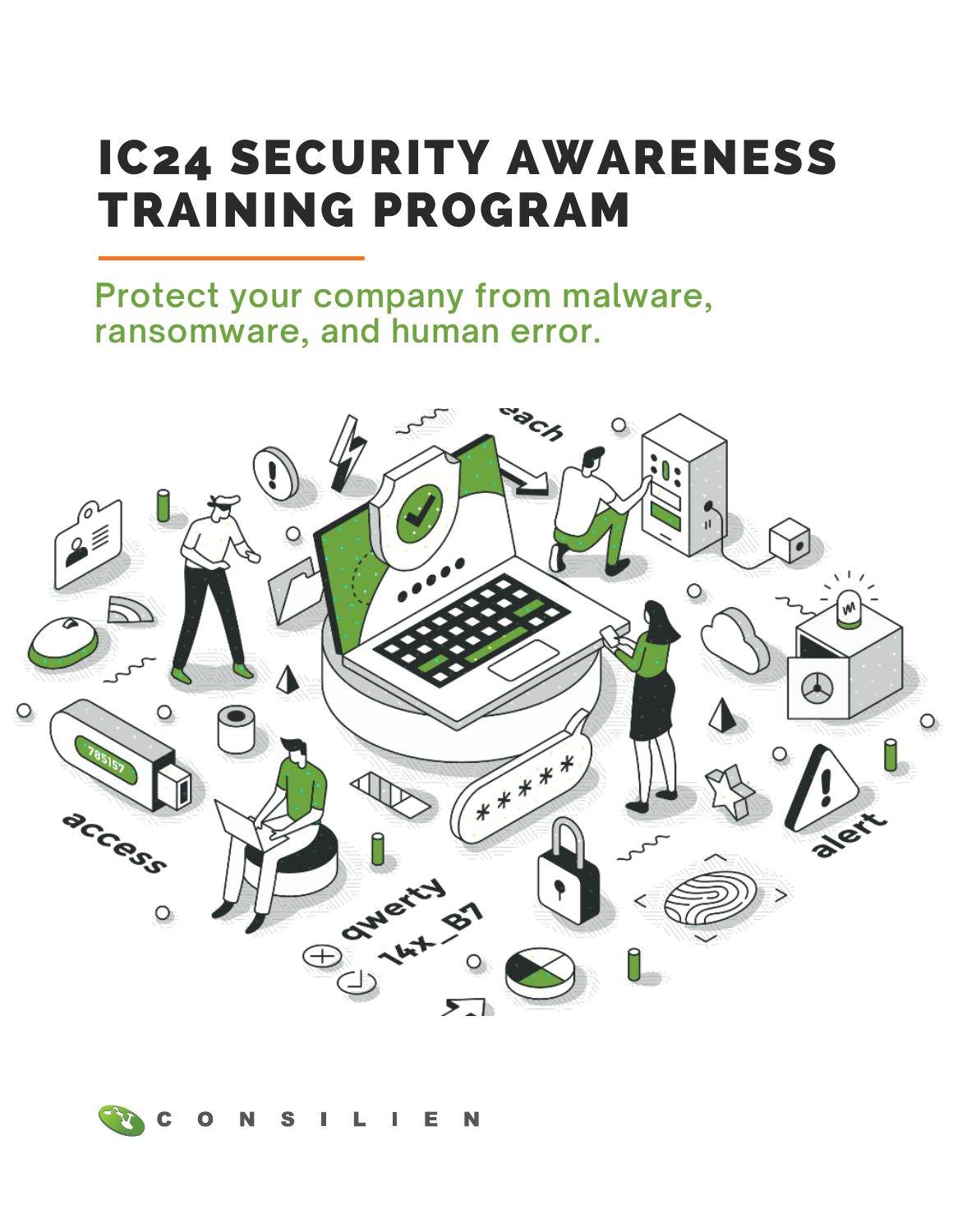#### IC24 SECURITY AWARENESS TRAINING PROGRAM



# IT'S EASIER TO HACK HUMANS THAN COMPUTERS

One phishing email can bring down your entire business. Rather than taking chances with your security, empower your employees and create a culture of security awareness with our **IC/24 Security Awareness Training as a Service.**

Our unique approach includes both **a 90 minute live training** at your facility or online **and a fully managed online learning and phishing simulation system.** This approach will increase awareness and help prevent cyberattacks on your employees and business.

## Ransomware & Cybersecurity Stats for 2020:

- *85% of breaches involved a human element*.
- *Since 2016, there have been 4,000 ransomware attacks daily in the United States.*
- *Businesses lost around \$8,500 per hour due to ransomware-induced downtime.*